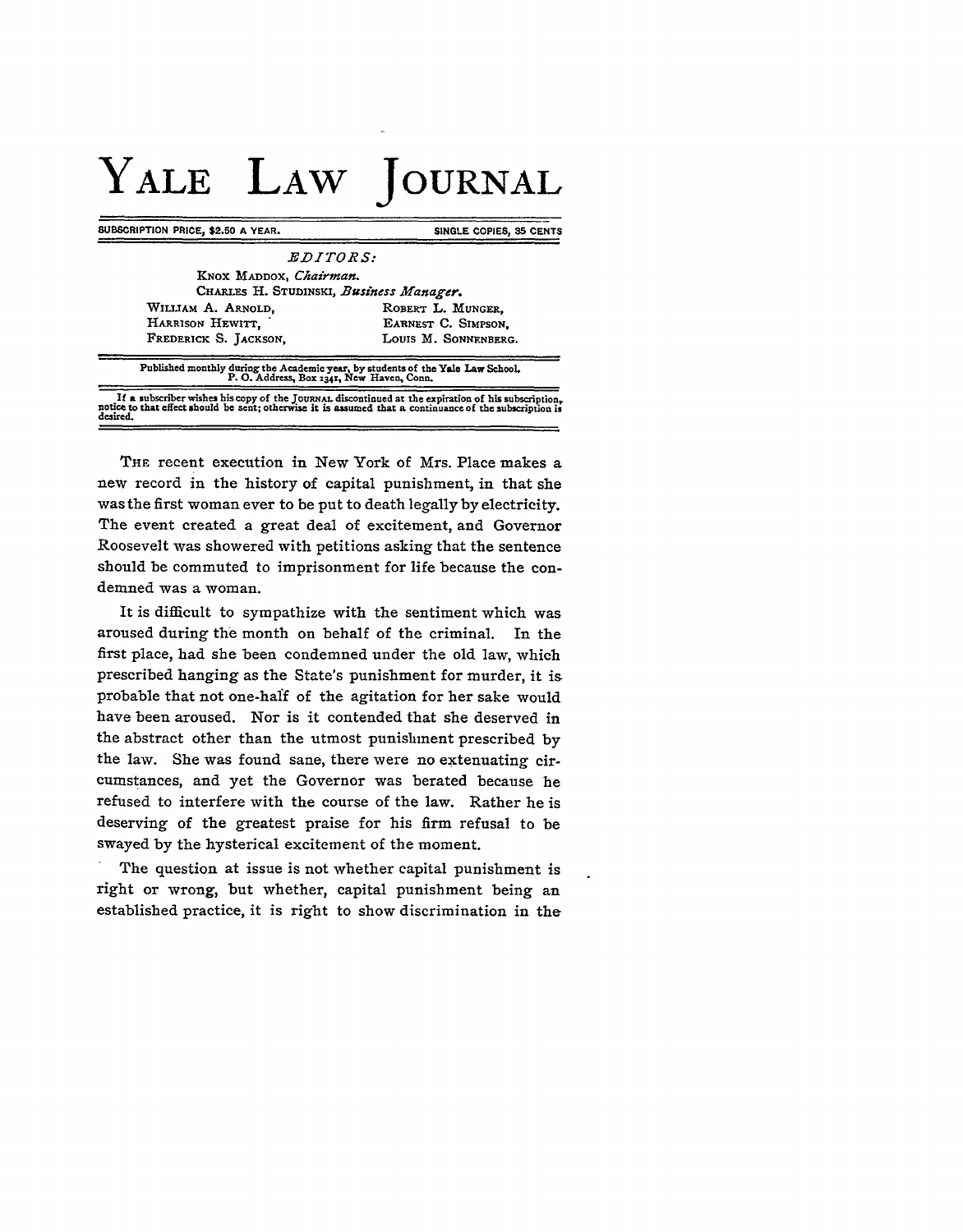*EDITORIALS.*

application of the law. Now, whether assassins, poisoners, and all the rest of those who take human life in pursuit of their various evil impulses, should be put to death, is a question which society may profitably take up when some rational and practicable alternative presents itself. The proposition to imprison these criminals for life is attractive in theory, but one that can hardly be said to have worked with any very great success in practice. And in no sense is it a substitute for the death penalty. Prof. Francis Wayland, in a most able and convincing paper, read at Saratoga in 1883, pointed out that at Auburn State Prison for the fifty years prior to 1868, of **2r4** persons committed there, **134** were pardoned, over half, having served an average sentence of six years and six months. Of the **2r4** life sentences from 1818 to **z868,** up to **1883** only thirtysix had died in prison. One-sixth served a life sentence. **All** the rest escaped it in various ways-by transfer, **by** escape, or **by** pardon. **In** Connecticut, out of fifty-six life sentences from i85o to z88o, thirty-four were pardoned after serving an average of nine years and four months, eight died in prison, and only ten were serving their sentences in **1883.**

There are many arguments, sound and forcible, against the death penalty. But the question returns at last to its original. and essential significance. Are we to consider the welfare of society or adjust our laws to the convenience of its enemies? It is urged that excessive severity does not lessen crime, and that, in a way, is true. But it does not prove that the execution of murderers is cruel or unjust. For our part, we see no reason why those who take human life should be made the objects of our especial solicitude. The real question to be considered is the general good.

**THE** library of the Law School has received from Samuel R. Betts, Yale **1875,** of New York, a gift of about two hundred volumes of reports and treatises, most of which formerly belonged to the library of the Hon. Samuel R. Betts, United States District Judge for the district of Southern New York. Among the books are a collection of English reports, several  $\mathcal{L}_{\mathcal{L}}$